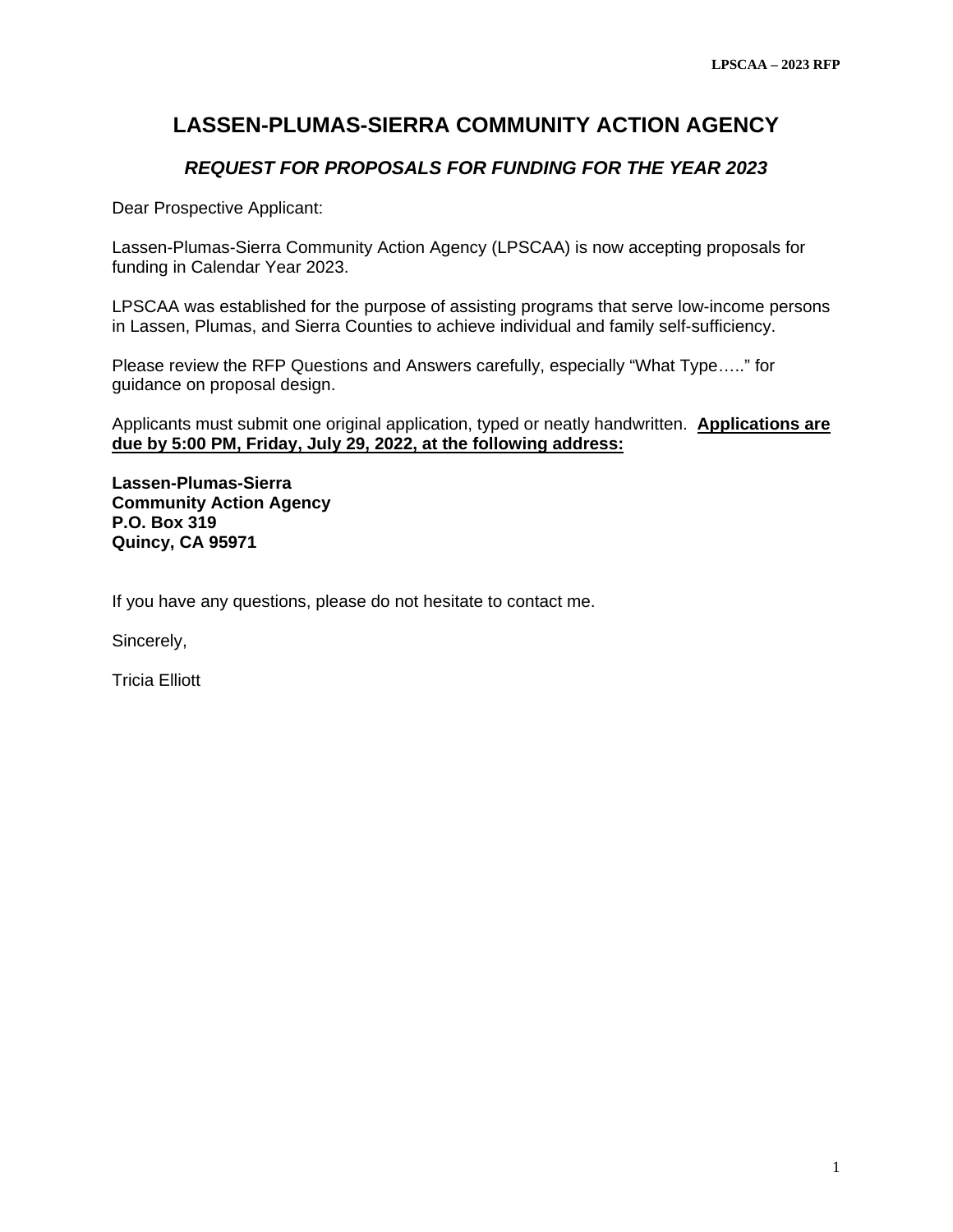## **LASSEN-PLUMAS-SIERRA COMMUNITY ACTION AGENCY RFP Questions & Answers**

#### **MISSION STATEMENT**

Lassen-Plumas-Sierra Community Action Agency works to strengthen the tri-county communities' capabilities to reduce and eliminate poverty by actively engaging a broad network of organizations and individuals through countywide and regional collaborations that include low-income persons, the general community, the business community, community-based organizations, and agency staff.

#### **WHO IS ELIGIBLE TO APPLY FOR FUNDING?**

All applicants must be an IRS approved, tax-exempt, non-profit organization, such as a 501(c)3 or have public agency (governmental) status.

#### **WHERE CAN SERVICES BE GIVEN?**

The people that receive LPSCAA-funded services must live in Lassen, Plumas, or Sierra County. Multi-county projects are acceptable.

#### **WHAT TYPE OF CLIENTS MUST BE SERVED BY THE PROPOSED PROJECT/PROGRAM/ACTIVITY?**

All clients assisted with funding from LPSCAA must live in households where income is at or below the following:

# **CSBG Income Eligibility Guidelines –Effective January 1, 2022\***

| <b>HH Size</b>    |        |        |        |        |        |        |        |        |
|-------------------|--------|--------|--------|--------|--------|--------|--------|--------|
| Yearly<br>(Gross) | 27,180 | 36,620 | 46,060 | 55,500 | 64,940 | 74,380 | 83,820 | 93,260 |

For families with more than 8 persons, add \$4,720 for each additional person.

\* These are the 2022 income guidelines. **They may be revised in January 2023**.

*Foster children, Households receiving TANF, and Households where SSI benefits are the only source of income are categorically eligible regardless of income.* 

#### **WHAT TYPE OF PROPOSED PROJECT/PROGRAM/ACTIVITY IS ACCEPTABLE?**

The proposed project must meet the Community Action Agency's mission. The LPSCAA's strategy to accomplish its mission is to focus on programs that deal with the entire family unit by addressing the comprehensive needs of the family rather than by a limited set of program objectives. The project/program/activity must consist of activities having a measurable outcome and potentially major impact on the causes of poverty.

Programs and services must fall within one or more of the following categories: family development, nutrition, health, education and housing. The following list gives examples of eligible activities and services: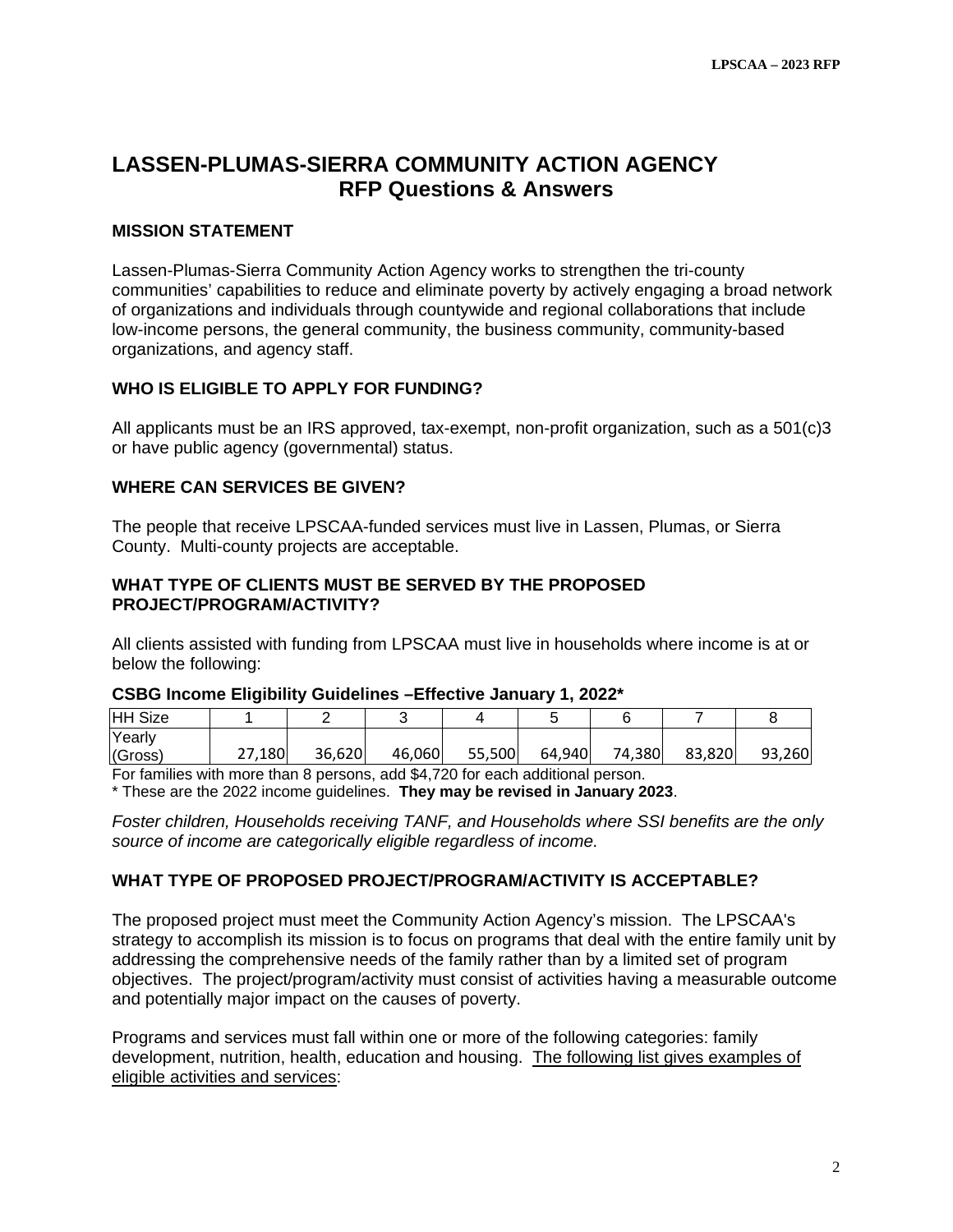#### **1. Projects/Programs/Activities that deal with family development**.

#### **Case Management and Counseling - activities that include:**

- $\bullet$  collaborative among families, family support groups, and law enforcement
- fatherhood initiatives
- conflict resolution
- decision-making
- family development training
- life skills training
- peer mediation
- income and budget training

#### **Childcare - activities that include:**

- affordable childcare
- after school child care programs
- infant programs
- non-traditional hours
- quality care

#### **Family Supporting Jobs with Good Wages and Benefits:**

- apprenticeship programs
- job placement
- iob referral
- job training

#### **Teen Pregnancy Prevention**:

• activities that meet this goal

#### **Youth Programs - activities such as:**

- counseling for youth
- delinquency prevention
- crime prevention programs (e.g., gang abatement)
- mentoring programs
- recreation
- student youth volunteer programs
- youth at risk
- boys and girls clubs
- youth education and development
- youth mediation
- life skills training
- entrepreneurial program

#### **2. Projects/Programs/Activities that deal with nutrition:**

- congregate meals
- emergency food
- food banks
- food closets
- food distribution
- food vouchers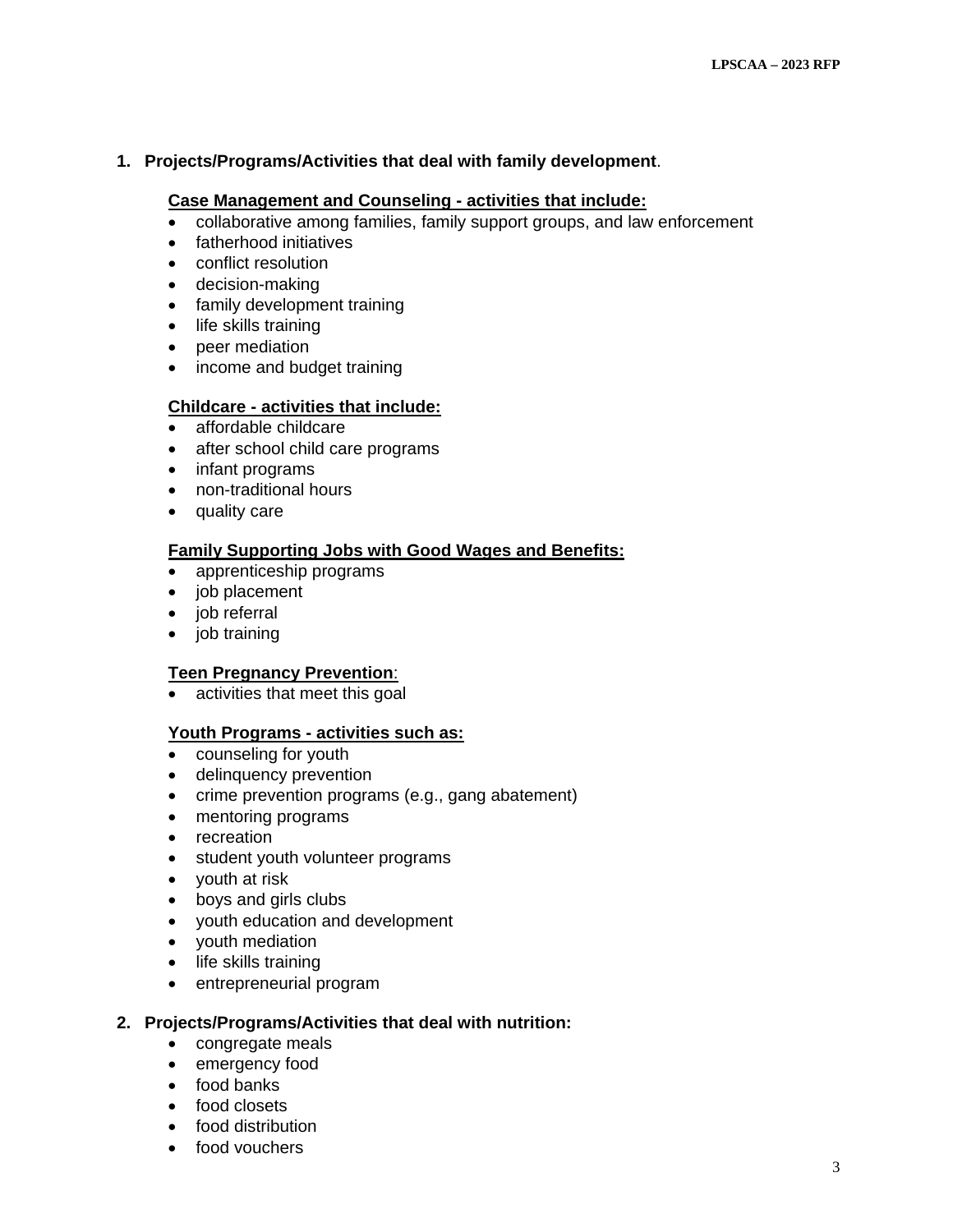- home delivered meals
- **3. Projects/Programs/Activities that deal with education of low income children and adults:** 
	- increasing basic skills
	- increasing technical skills
- **4. Projects/Programs/Activities that deal with health needs of low income populations:** 
	- health education
	- promote improved health care
	- provide services not covered by insurance
	- respite
- **5. Projects/Programs/Activities that deal with housing and home energy needs of low income populations:** 
	- homelessness
	- homelessness prevention
	- transitional housing
	- home energy assistance

#### **GRANT AMOUNTS**

LPSCAA consistently and substantially has funded certain organizations whose activities the Agency considers central to its mission, such as: senior nutrition, literacy, emergency food providers, family resource centers that provide a wide array of emergency and self-sufficiency services, medical providers of non-reimbursable services, and entities providing services to "atrisk" youth.

Actual award amounts are solely determined at the discretion of the LPSCAA Board and are dependent on the number of applications and funds requested.

#### **WHAT IS NEEDED TO APPLY?**

- proper completion of the application
- $\bullet$  tax-exempt status designator such as a 501(c)3, or public agency (governmental) status

#### **BEFORE YOU RECEIVE FUNDING, YOU MUST SATISFY THE FOLLOWING REQUIREMENTS:**

- a project/program/activity that meets CSBG income or categorical threshold (to be determined by LPSCAA)
- general liability and property damage insurance for a combined single limit of not less than \$100,000 per occurrence
- workers compensation insurance and fidelity bond (if required)

#### **IS THERE ANYTHING THAT COULD PREVENT THE RELEASE OF FUNDS?**

Yes. All funding is contingent on Federal funding of the Community Service Block Grant Program and successful execution of appropriate contracts between the LPSCAA and the California Department of Community Services and Development. Contracts will also need to be successfully executed between the LPSCAA and selected subgrantees (agencies that are awarded grants).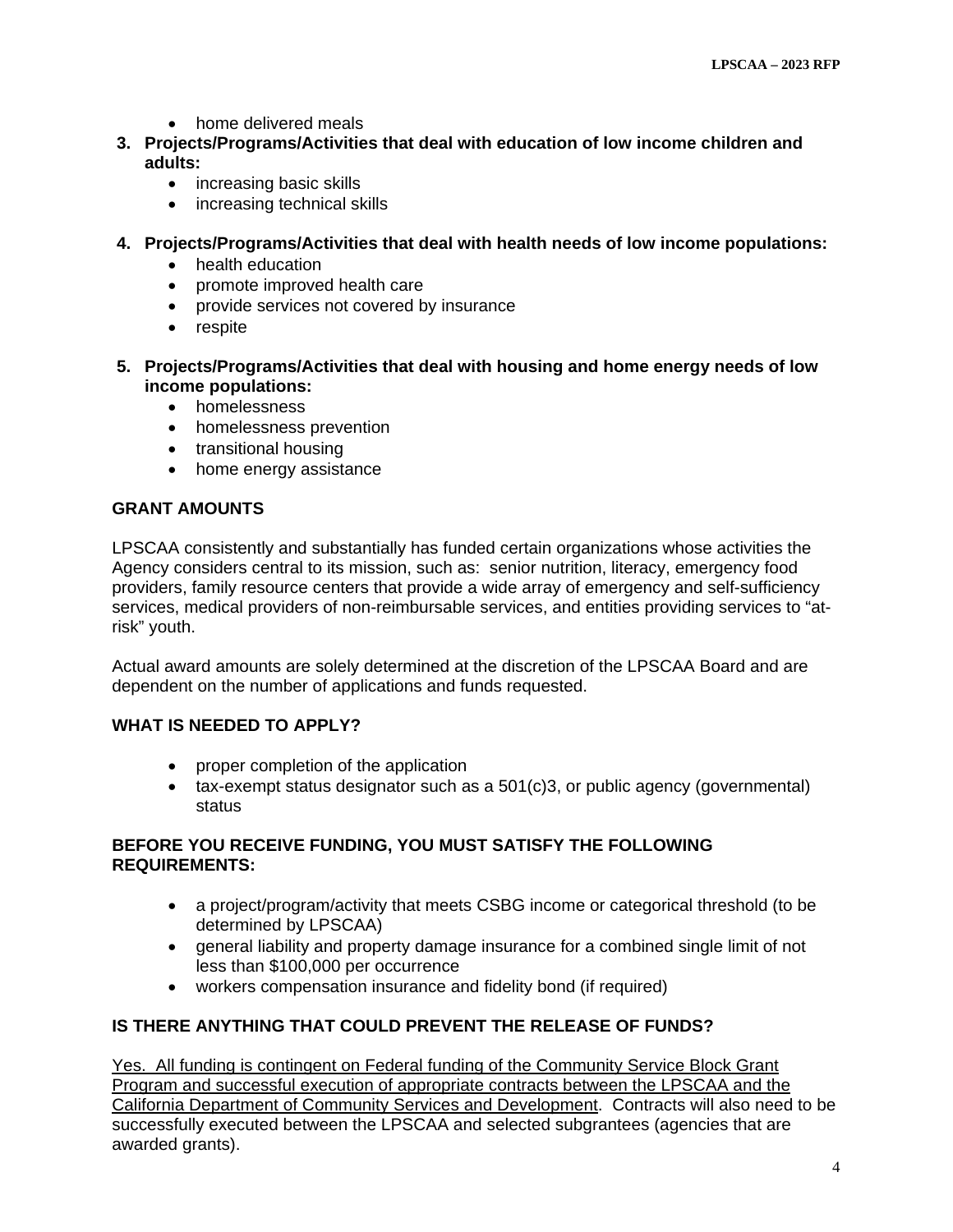#### **CAN ONE AGENCY SUBMIT APPLICATIONS FOR MULTIPLE PROJECTS?**

Yes, but separate proposals must be submitted for each independent funding request.

#### **WHAT EXPENDITURES ARE NOT ALLOWABLE WITH THESE FUNDS?**

The following types of expenditures are NOT ALLOWABLE uses of LPSCAA funds and should not be included in your proposal:

- facilities acquisition, renovation, or improvements
- lobbying or political activities
- religious activities
- purchase of vehicles (although leases are allowable)

#### **WHAT EXPENDITURES ARE ALLOWABLE WITH THESE FUNDS?**

Direct services are acceptable expenditures. Equipment may be purchased with LPSCAA funds and may be included in your budget request. However, items valued over \$500.00 will require specific authorization and strong justification.

#### **WHERE DO I SEND THE COMPLETED APPLICATION?**

#### **Submit one original to:**

 **Lassen-Plumas-Sierra Community Action Agency ATTN: Tricia Elliott P.O. Box 319 Quincy, CA 95971** 

#### **OR hand deliver the proposal to the LPSCAA office at:**

 **183 West Main Street Quincy, CA 95971** 

#### **If you have questions call: (530) 283-2466 extension 120**

#### **WHEN ARE APPLICATIONS DUE?**

#### **Proposals must be in the LPSCAA office by Friday July 29, 2022. No proposals will be accepted after this date.**

#### **HOW ARE THE APPLICATIONS EVALUATED BY THE LPSCAA?**

- Initial evaluation of applications will be based on typed or handwritten proposals.
- Based on the evaluation of the written hard copy proposal, additional information may be required.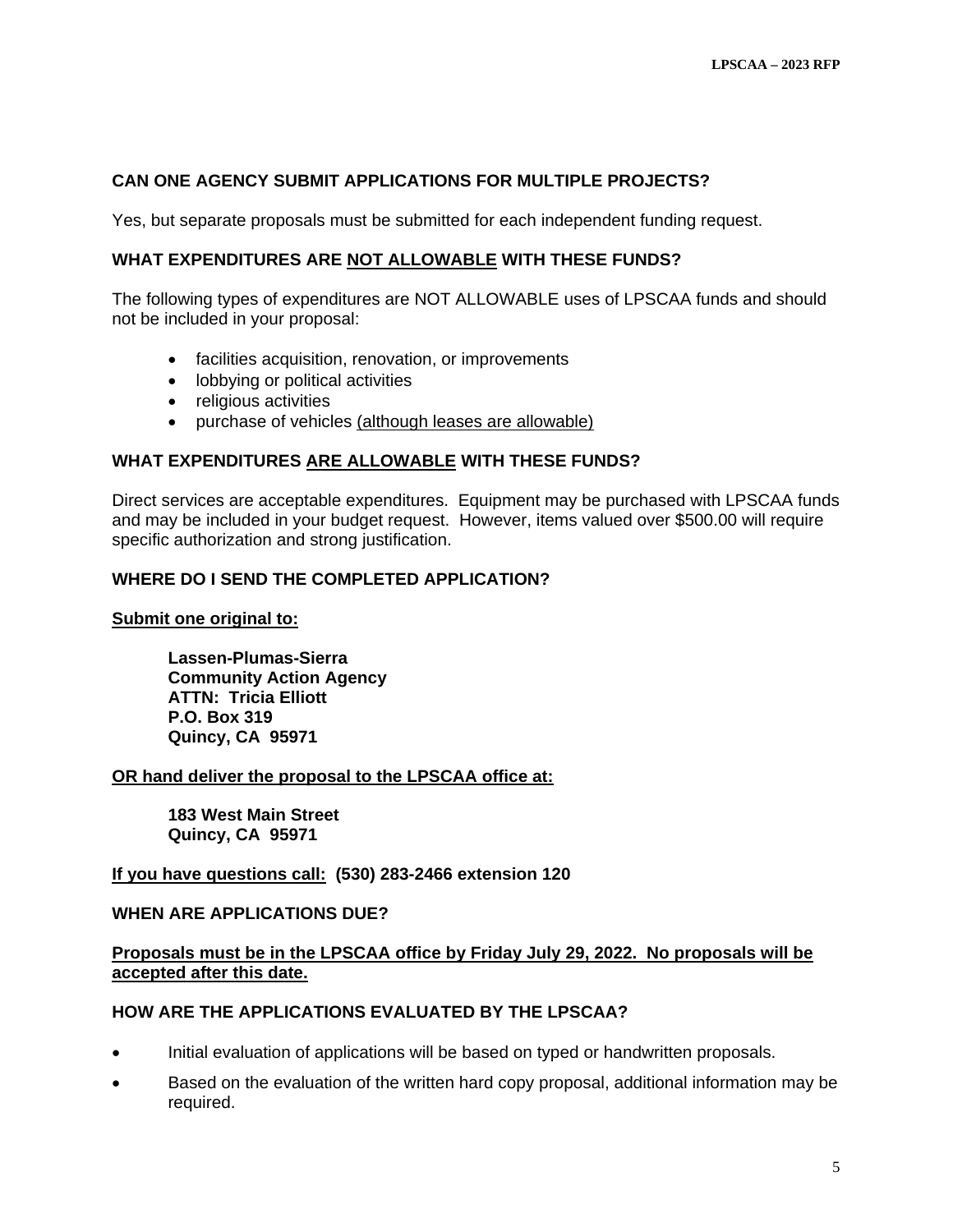- LPSCAA Board of Directors may request an oral presentations by the applicants at a date and time to be determined by LPSCAA.
- The LPSCAA Board of Directors will determine the actual amount of the award, dependent on funding availability. Applicants will be notified of the award amount and any additional conditions imposed by the LPSCAA Board of Directors.
- The decision of the Lassen-Plumas-Sierra Community Action Agency Governing Board of Directors is final.

#### **WHEN AND WHAT TYPE OF REPORTING WILL BE REQUIRED?**

Programmatic reports must be submitted as required by the State of California (due semiannually). Proper and timely completion of these forms is contractually required for continued LPSCAA funding.

#### **WHAT IS THE TIME LINE FOR DECISIONS AND FUNDING?**

| Open for proposals           | May 6, 2022          |
|------------------------------|----------------------|
| <b>Applications deadline</b> | <b>July 29, 2022</b> |

| Decision on awards                    | <i>*To be Determined</i> |  |  |  |  |
|---------------------------------------|--------------------------|--|--|--|--|
| Notification of awards                | *To be Determined        |  |  |  |  |
| Funding begins                        | *To be Determined        |  |  |  |  |
| *Contingent on award of Federal funds |                          |  |  |  |  |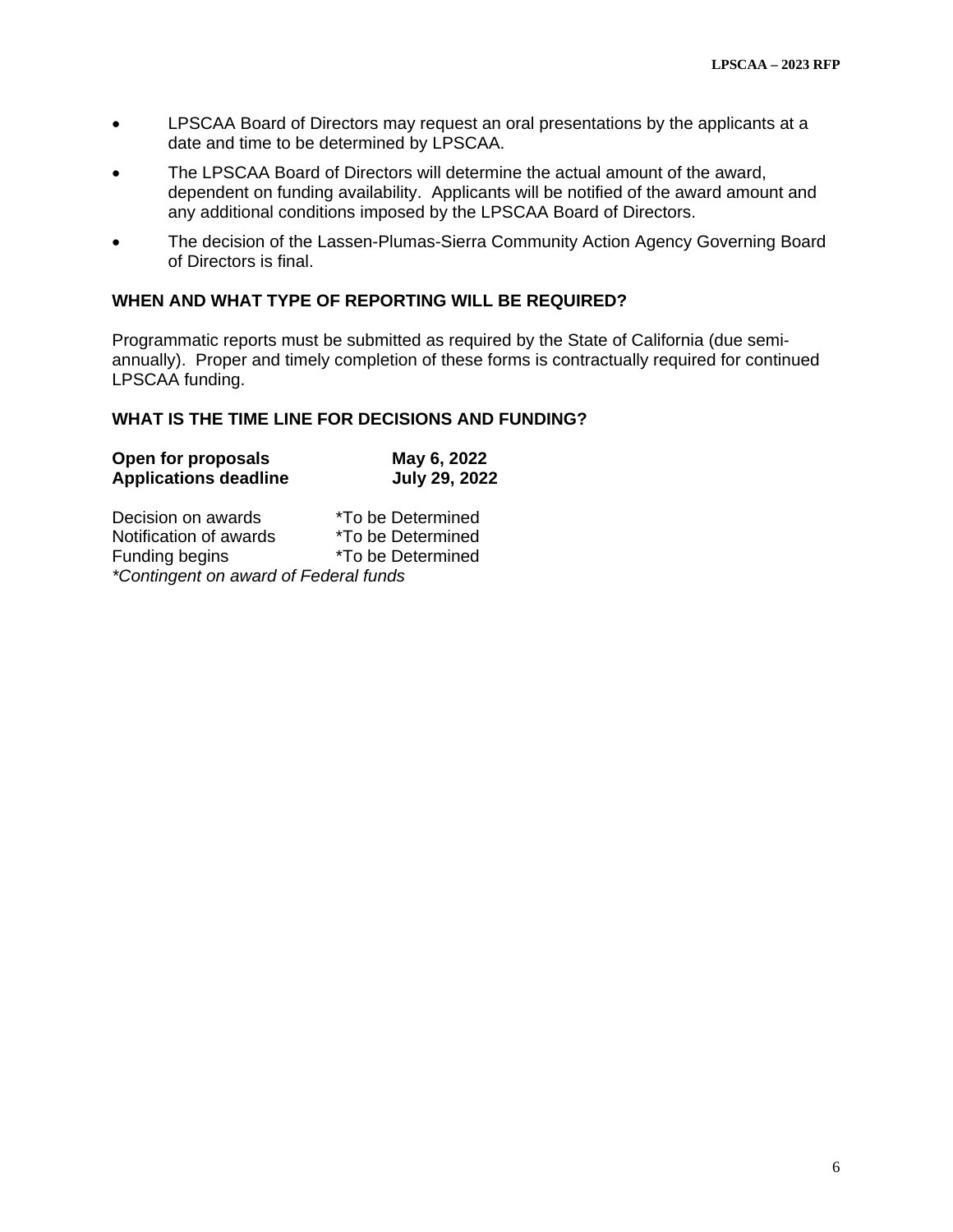|                                                                                                                                     | <b>LASSEN-PLUMAS-SIERRA COMMUNITY ACTION AGENCY</b><br>Application for Funding for the Year 2023<br><b>Cover Page</b> |  |
|-------------------------------------------------------------------------------------------------------------------------------------|-----------------------------------------------------------------------------------------------------------------------|--|
| Name of Applicant Organization:                                                                                                     |                                                                                                                       |  |
|                                                                                                                                     |                                                                                                                       |  |
|                                                                                                                                     |                                                                                                                       |  |
| Name of Program:                                                                                                                    |                                                                                                                       |  |
|                                                                                                                                     |                                                                                                                       |  |
|                                                                                                                                     |                                                                                                                       |  |
| County(ies) to be served. For multiple county programs, indicate the percentage of total<br>services to be provided in each county. |                                                                                                                       |  |
| ___Lassen County                                                                                                                    | ________Plumas County ________Sierra County                                                                           |  |
| <b>Contact Person/Title:</b>                                                                                                        |                                                                                                                       |  |
| <b>Street Address:</b>                                                                                                              |                                                                                                                       |  |
|                                                                                                                                     |                                                                                                                       |  |
|                                                                                                                                     |                                                                                                                       |  |
| <b>Mailing Address:</b>                                                                                                             |                                                                                                                       |  |
|                                                                                                                                     |                                                                                                                       |  |
|                                                                                                                                     |                                                                                                                       |  |
|                                                                                                                                     |                                                                                                                       |  |
|                                                                                                                                     |                                                                                                                       |  |
|                                                                                                                                     |                                                                                                                       |  |

**Action Agency (LPSCAA) are final. I further understand that in the event there is a grant**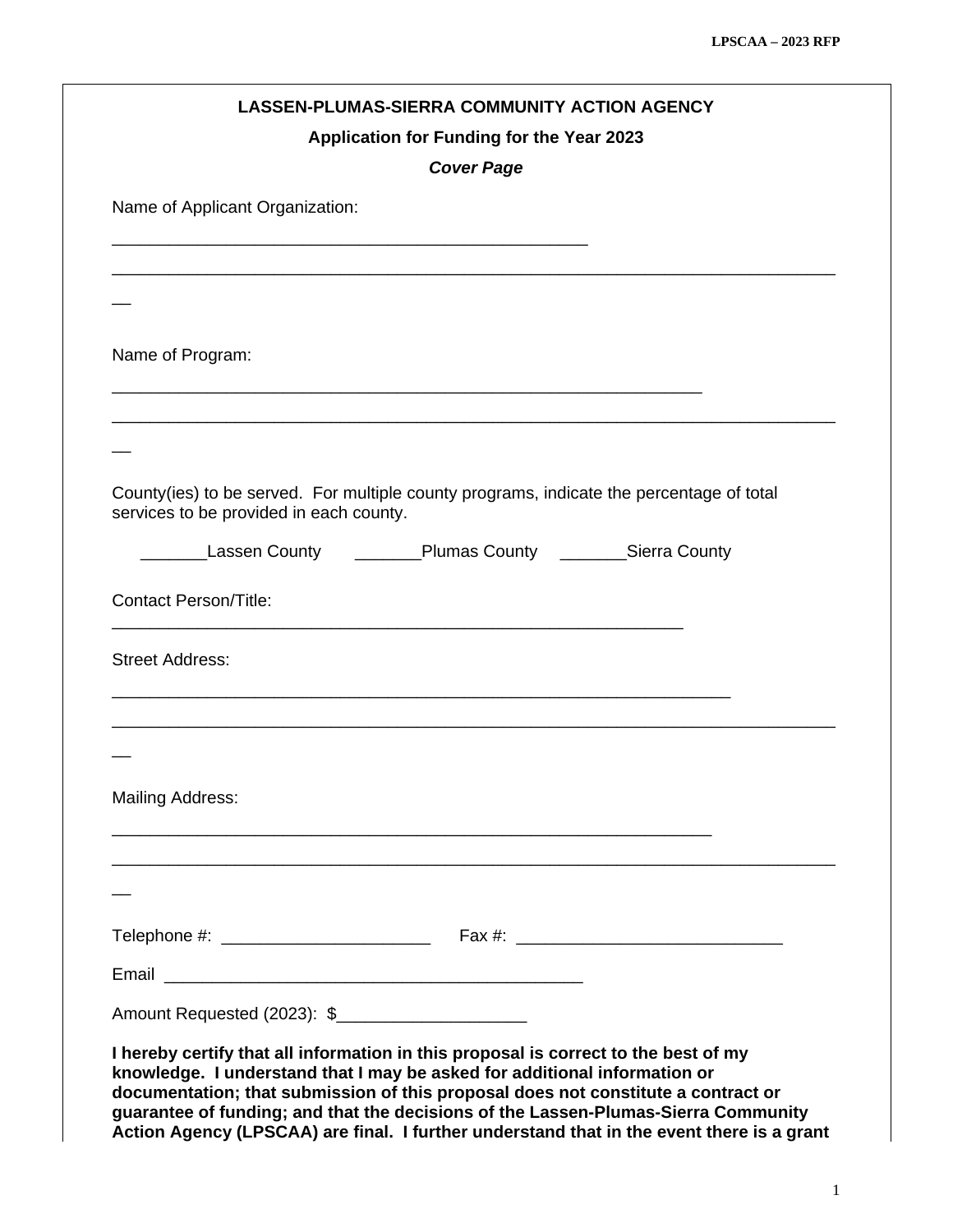| from LPSCAA to my Program and an audit of my documentation for services provided,<br>the Contract between my Program and LPSCAA will provide for repayment to LPSCAA of<br>any funds for which I/we do not have documentation. |       |  |  |  |  |
|--------------------------------------------------------------------------------------------------------------------------------------------------------------------------------------------------------------------------------|-------|--|--|--|--|
| <b>Authorized Signature:</b>                                                                                                                                                                                                   |       |  |  |  |  |
| <b>Printed Name:</b>                                                                                                                                                                                                           |       |  |  |  |  |
| Title: The contract of the contract of the contract of the contract of the contract of the contract of the contract of the contract of the contract of the contract of the contract of the contract of the contract of the con | Date: |  |  |  |  |
|                                                                                                                                                                                                                                |       |  |  |  |  |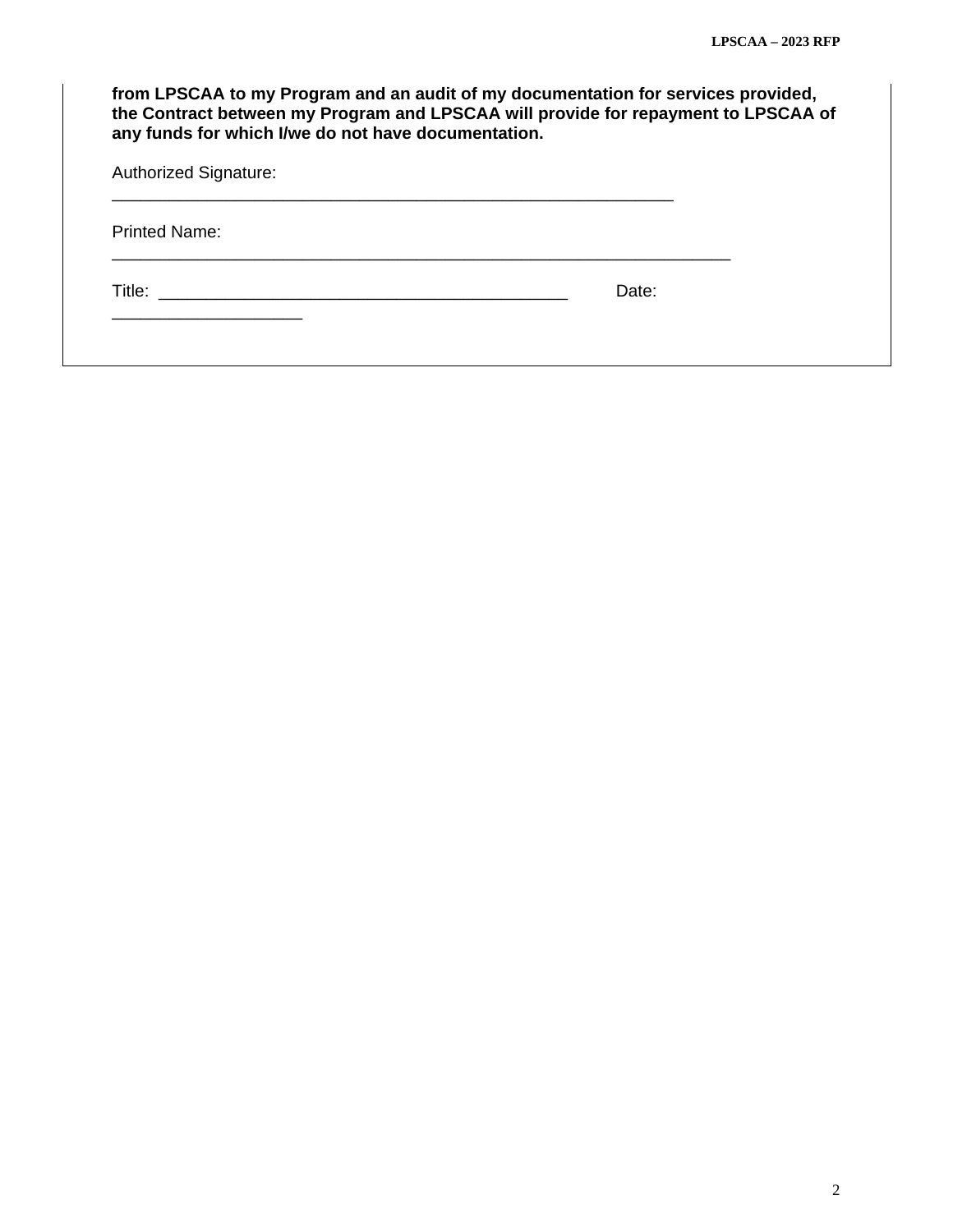## *APPLICATION INSTRUCTIONS*

- *Applications must be organized using the following outline.*
- *Fill in the blanks or boxes as indicated.*
- *Type response underneath the question or use additional sheets to respond to the narrative questions.*
- *If using additional sheets for your responses, clearly identify each response with the corresponding Section (A, B, C or D) and Item number. For example, on an additional sheet of paper, "A.2" should preface the Response to Section A, Item 2 - "State the Mission of your Agency".*
- *If Attachments are used for additional information, note the corresponding Section and Item Number in the body of the response and on the Attachment.*
- *Consecutively number each page of the Response including any Attachments and include your organization's name and the project/program/activity name at the top of each page.*

## **SECTION A: DESCRIPTION OF AGENCY**

1. Check only one box to indicate your agency's legal status:

\_\_\_\_\_\_\_ 501(c)3 \_\_\_\_\_\_\_ governmental/public agency

- 2. State the mission of your agency.
- 3. What year was your agency founded? \_\_\_\_\_\_\_\_\_\_\_\_
- 4. Briefly describe your agency's organizational make-up. You may submit an organizational chart if it is self-explanatory.

## **SECTION B: DESCRIPTION OF PROJECT/PROGRAM/ACTIVITY**

1. Please check one or more of categories listed that best fit your proposed project/program/activity.

| • Family Development<br><b>Nutrition</b><br>Health<br>$\bullet$<br>• Housing/Home Energy Assistance<br>Other (explain)<br>$\bullet$ |            |
|-------------------------------------------------------------------------------------------------------------------------------------|------------|
| 2. Is this a new project/program/activity?                                                                                          | Yes<br>No. |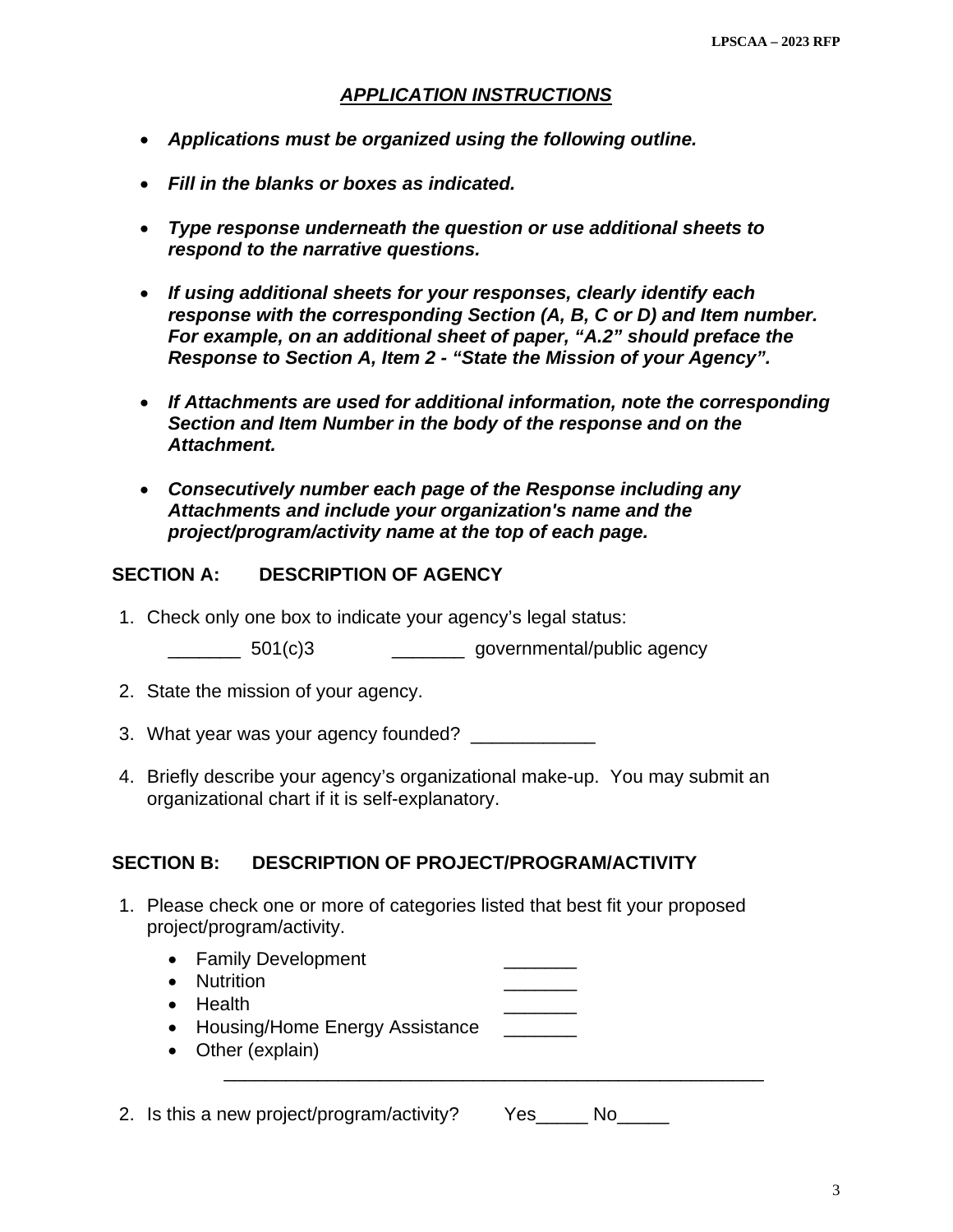- 3. Briefly describe your project/program/activity.
- 4. Clearly describe what services will be provided.
- 5. Describe the need for the project/program/activity. In other words, what need(s) does/do your project/program/activity address?
- 6. Cite any statistics and/or provide any data, documentation or evidence that supports the need for your project/program/activity. (*Such as waiting lists for services, demographic information, etc.)*
- 7. Based on the following definition of self-sufficiency, how will these services assist CSBG eligible families or individuals become more self-sufficient? (Or in the best case, attain self-sufficiency.)

## **Definition of Self-Sufficiency**

 **The ability to meet family basic needs.** *Basic needs include: housing, utilities/telephone, childcare, food, transportation, health care, clothing and household items, and taxes (minus federal and state tax credits).*

**OR** 

- **The ability to meet family basic needs without public or private assistance. OR**
- **The ability to meet family basic needs without public or private assistance, and to have sufficient discretionary income for savings and emergency expenses.**

#### **CSBG Income Eligibility Guidelines Effective January 1, 2022\***

| <b>HH Size</b> |        |        |        |        |        |        |        |        |
|----------------|--------|--------|--------|--------|--------|--------|--------|--------|
| Yearly         |        |        |        |        |        |        |        |        |
| (Gross)        | 27,180 | 36,620 | 46,060 | 55,500 | 64,940 | 74,380 | 83,820 | 93,260 |

For families with more than 8 persons, add \$4,720 for each additional person.

\* These are the 2022 income guidelines. **They may be revised in 2023**.

8. Regardless of income level, and by county, how many unduplicated individuals will be \*served for calendar year 2023?

Lassen Plumas Sierra

*\*If the proposed project/program/activity consists of funding a portion or all the general operating expenses of the entire agency, estimate the total number of unduplicated individuals that will receive any services from the entire agency in calendar year 2023.* 

*\*If the proposed project/program/activity consists of funding a portion or all the general operating expenses of the project/program/activity, estimate the total number of unduplicated individuals that will receive any services from the project/program/activity in calendar year 2023.* 

*\*If the proposed project/program/activity consists of funding a portion or all of a direct client service, (such as commodities, emergency shelter, meals, etc.) estimate the total number of unduplicated individuals that will receive the service in calendar year 2023.*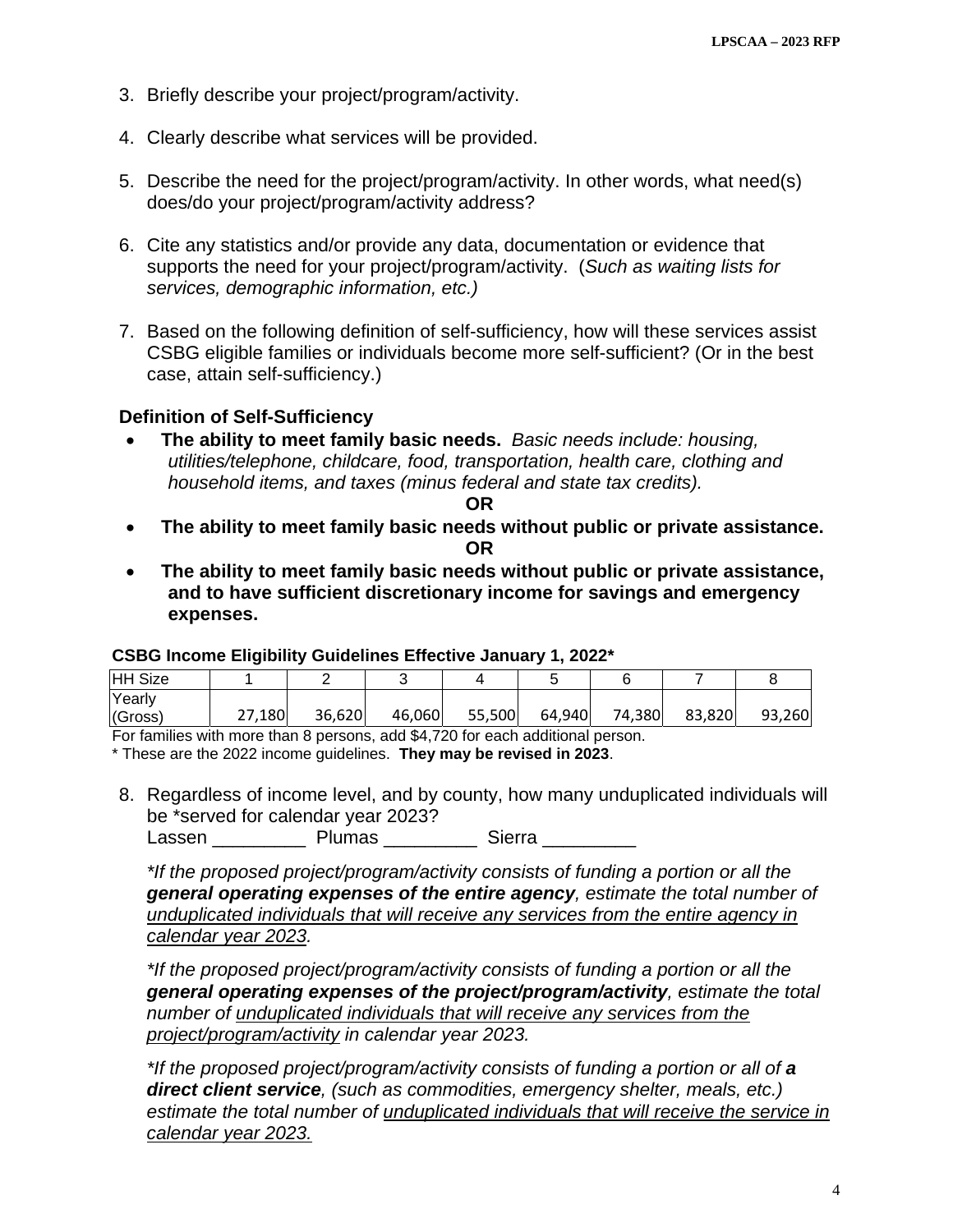- 9. How many CSBG eligible unduplicated individuals will the proposed project/program/activity serve for calendar year 2023? Lassen \_\_\_\_\_\_\_\_\_\_\_ Plumas \_\_\_\_\_\_\_\_\_\_ Sierra \_\_\_\_\_\_\_\_\_
- 10. What verification method(s) will you use to assure that CAA funding is used for CSBG eligible clients?
- 11. Are these or similar services being provided by another agency in the service area? Yes\_\_\_ No\_\_\_ Not sure\_\_\_
- 11a. If yes, and if possible, identify the agency and program.
- 11b. If yes, describe how you will assure there will be no duplication of services.
- 12. How does the project/program/activity complement other existing services that allow for a continuum of services to assist in the client's path to self-sufficiency?
- 13. What outcome(s) must be produced in order to determine that the proposed project/program/activity will be successful? (i.e. achieve, at the least, some measure of self sufficiency - see above for definition)
- 14. How you will measure the identified outcome(s) (Item 13) that indicate a successful project/program/activity.

## **SECTION C: OPERATION OF PROPOSED PROJECT/PROGRAM/ACTIVITY**

- 1. What staff will administer and operate the proposed project/program/activity?
- 2. What will there responsibilities be in the administration and operation of the proposed project/program/activity?
- 3. Are there volunteers? Yes\_\_\_\_ No\_\_\_\_
- 3a. If Yes, how many volunteers will there be?
- 3b. If Yes, what is their in-kind value?\_\_\_\_\_\_\_\_\_\_\_\_\_
- 3c. If Yes, What are their duties?
- 3d. How are staff and/or volunteers trained?
- 4. Do you have collaborative partners for the proposed project/program/activity? Yes\_\_\_\_\_\_\_ No\_\_\_\_\_\_\_
- 4a. If Yes, please list them.
- 4b. If Yes, do they offer financial/resource support? If so, give details.